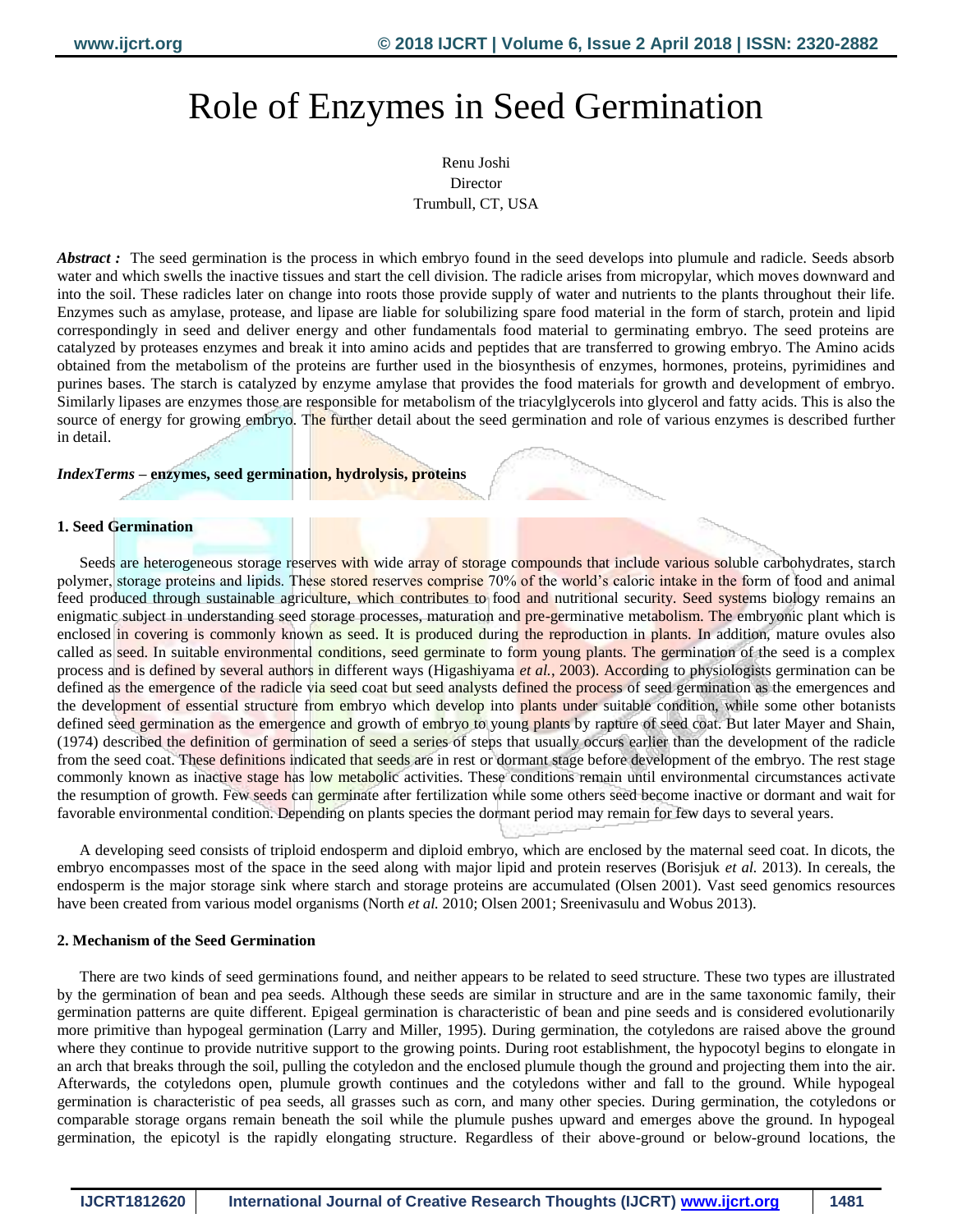cotyledons or comparable storage organs continue to provide nutritive support to the growing points throughout germination (Larry and Mille, 1995).

The process of the seed germination can be divided into several steps that include activation of enzymes by imbibition of water, development of the radicle to root for absorption of water from soil and development of the plumule to shoot for photosynthesis. When germination starts seeds absorb water and produce various enzymes that help in breakdown of the reserve food into simpler molecules. These products are transported to emerging seedling for their development. (Millerd and Thomson, 1975) Various minerals, proteins and enzymes perform a significant role in many ways at different steps in seed germination. It has been noted that when seed began to germinate it increases the minerals, proteins, vitamins and enzymes from 25 to 4,000 percent (Azulay, 1997).

Seeds have reserve food in the form of stored proteins, carbohydrates, phosphate and lipid that act as the carbon skeleton and energy source (Mayer *et al.*, 1974). The seed imbibition activates various biochemical processes like activation of synthesis of hydrolytic enzyme. These hydrolytic enzymes play a vital role in catalysis of reserved food such as proteins, carbohydrates, lipids, hemicellulose, polyphosphates and other food materials into simple available food for embryo uptake. Few enzymes are also produced after the uptake of the oxygen such as activation of the mitochondrial enzymes that is involved in electron transport chain and Krebs cycles (Bewley JD and Black M, 1985). The detailed mechanism and role of these hydrolytic enzymes are explained below.

### **3. Hydrolysis of the protein during seed germination**

The metabolism of the seed protein is the necessary step in seed germination which is a several step process and takes places with the help of Proteolytic enzymes (Shutov and Vaintraub 1987). Gepstin and Han, (1980) reported that the activity of the Proteolytic enzymes increased in beans during first seven days of seed germination. It is also observed that the protease inhibitors which are protein in nature are being disappeared. The hydrolysis or catalysis of protein that is stored in seed release free amino acid. These free amino acids help in biosynthesis of the protein in endosperm and embryo that ultimately precedes germination process. Yano *et al.*, (2001) developed a technique known as disulfide proteome technique that is used for visualization of redox changes in proteins. Rice bran is analyzed by using disulfide proteome technique and resulting in identification of dienelactone hydrolase, embryo-specific protein 2 (ESP2), putative globulin globulin-1S-like protein such as putative target of thioredoxin (it supports the hypothesis that thioredoxin triggers cysteine protease with a simultaneous unfolding of its substrate during seed germination. Dunaevsky and Belozersky, (1989) reported that the seed of the buckwheat mainly have 13S globulin which consists of acidic and basic subunits and has molecular mass about 57.5 to 23.5 kDa. The Proteolytic enzymes hydrolyze the 13S globulin step by step and the products of this reaction are used by the growing seedling. The first step of degradation of 13S globulin is accomplished with the help of metalloproteinase with the cleavage of about 1.5 % peptide bonds. This step takes first three days of seed germination. While in the second step of 13S globulin degradation carboxypeptidase and cysteine proteinase (appear in germinating seeds) hydrolyze the products of metalloproteinase into small peptides and amino acids. The carboxypeptidase facilitates the hydrolysis of storage protein and works in assistance with cysteine proteinase. In last step aspartic proteinase hydrolyzes the proteins present in the seed (Belozersky and Dunaevsky, 1990).

### **4. Hydrolysis of starch during seeds germination**

Most plants' grains contain about 70–80% starch. In crops, various hydrolysis enzymes are synthesized in the scutellum or aleurone in response to germination indication. Numerous improved seed systems were hand-me-down to sense the induction process and recognize possible aspects regulating enzyme induction in the absence of embryo (Paleg, 1960). Among numerous researches which concerned with studying the importance of α-amylase function during germination of seed in different environmental stress such as drought stress heat stress etc., few important researches are summarized as follows. The promotion of water stressed germinating seeds is a result of high α-amylase activity directly but it might be related to adaptive strategy to water deficit since its activity is required for solutes accumulation and decrease osmotic potential. In addition, α-amylase synthesis inhibition might be not a mechanism by which drought prevents the germination of *Agropyron desertorum* seeds (Kepczynski, 1986).

### **5. Hydrolysis of storage seed lipids during germination**

Normally oilseeds consist of two parts, the kernel (main part) and the seed covering (enclosed the kernel and also known as tegument or husk). The kernel contained two parts that are the endosperm and the embryo. The activities of the Lipase enzymes are investigated during seed germination where oil contents are of maximum value (Paques and Macedo 2006). Triacylglycerols accumulated in oleosomes are in the range between 20 to 50% of dry weight. As germination continues, triacylglycerols are degraded or hydrolyzed to give energy which is obligatory for the biosynthesis of sugars, amino acids (such as aspartate, asparagine, glutamate and glutamine) and carbon chains are obligatory for embryonic growth and development (Quettier and Eastmond, 2009). Various activities of the lipase enzymes and lipid level were observed in numerous germinating seeds (Hutton and Stumpf, 1969). The most important hydrolytic enzymes associated with the lipid catalysis during germination of the seeds are the lipases which catalyze the hydrolysis of ester carboxylate bonds and liberating organic alcohols and fatty acids (Barros *et al.*, 2010; Pereira *et al.*, 2003) and also involved in esterification (reverse reaction) or even several trans-esterification reactions (Leal *et al.*, 2002).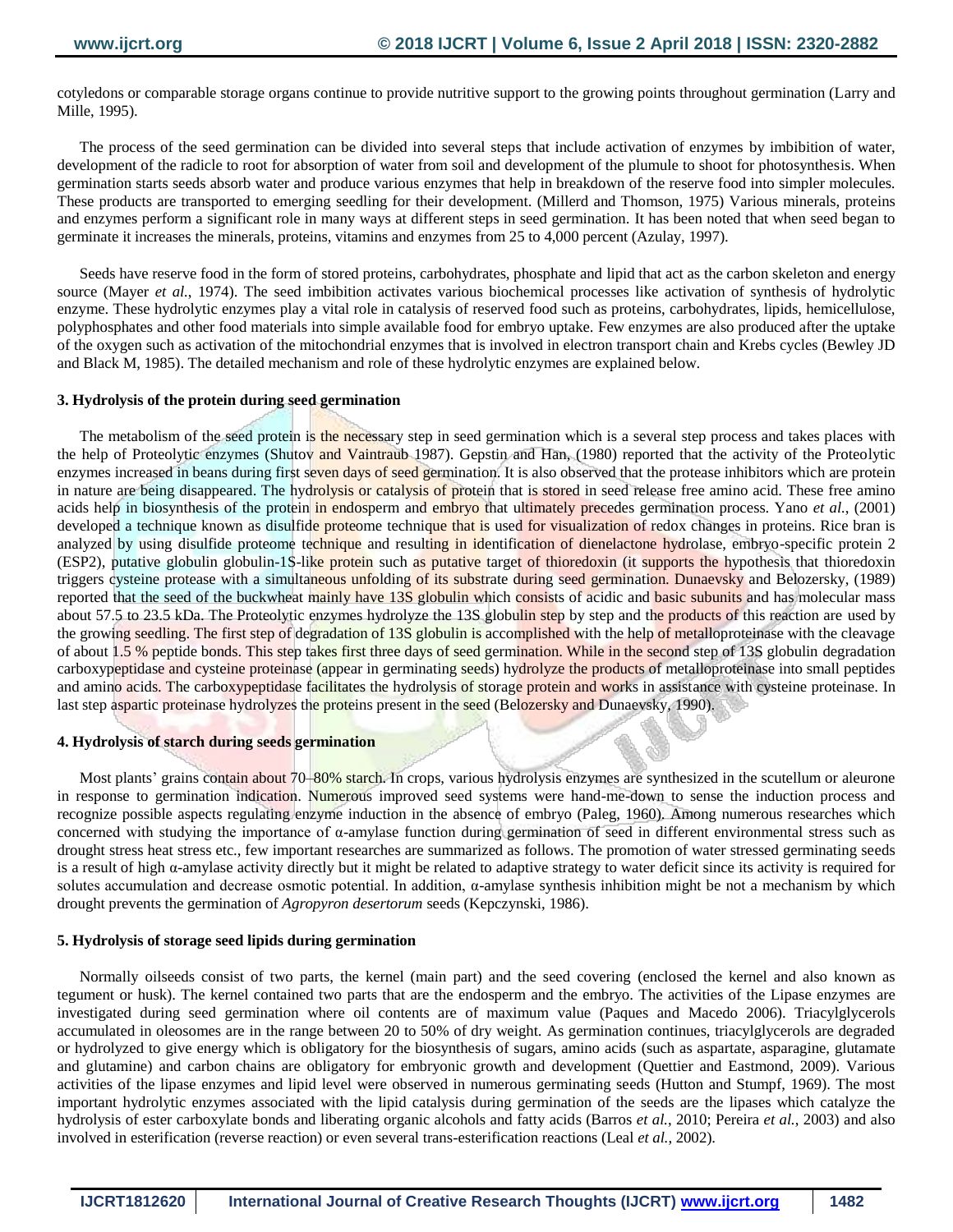Villeneuve, (2003) and many other researchers divided the specificities of lipases into three main groups; first group is substrate specificity in which glycerol esters indicate the natural substrates while 2nd group is called regioselective and includes the further subgroups such as *non-specific lipases* which hydrolyze the triacylglycerols and make glycerol and fatty acids in arbitrary way with synthesis of monoacylglycerols and diacylglycerols as transitional products; *specific 1.3 lipases* which catalyze the hydrolysis at C1 and C3 glycerol bonds in triacylglycerols with delivering of fatty acids, 1.2-or 2.3-diacylglycerols, unbalanced intermediates 2 monoacylglycerols and *specific or selective type fatty acid* that hydrolyze the ester bond of a specific fatty acid or a specific group of fatty acids at any position of triacylglycerol. The 3rd group enantioselective which recognize enantiomers (Enantiomers are chiral molecules that are mirror images of one another) in a racemate or racemic mixture. The enantioselective specificities of lipases depend on the type of substrate (Castro and Anderson, 1995).

# **6. Role of Beta -1, 3-glucanases during seed germination**

The β-1, 3-Glucanase is an enzyme that catalyzes β-1, 3-Glucan. The thick layer of β-1, 3-Glucan is found as cover on seed which later on degrades during germination by the activities of the β-1,3-Glucanase. The β-1,3-Glucanase play a very important role in dormancy, regulation and germination of seeds. In many plants species this envelope of β-1, 3-Glucan delays the radicle emergence (Simmons, 1994). The β-1, 3-Glucanase induced transcriptionally in the micropylar endosperm of tomato, tobacco, and other seeds of family *Solanaceae* before radicle emergence. Induction of β-1, 3-Glucanase and seed germination is closely linked in response to plants hormones and environmental aspects e.g. both are inhibited by abscisic acid and enhanced by gibberellins. According to Simmons, (1994) β-1, 3-Glucanase digest the β-1,3- glucan callose (plants polysaccharide between the cell wall and plasma membrane of various tissues). Callose is present in bulky quantities in several dicot species mostly found in the layers of seed cover (Nguyen *et al.*, 2002). The important possible role of the callose in plants include chemical and physical separation of developing gametes bud dormancy, cell division, defense from osmotic and environmental stress maintain plasmodesmatal traffic, pollen tube development and interaction between plants and microbes (Doblin *et al*., 2001; Sivaguru *et al.*, 2000; Scherp *et al.*, 2001; Rinne *et al.*, 2001). Leubner *et al.*, 1995 reported a working hypothesis about β-1, 3-Glucanase that it take part in degradation of cell wall as a result endosperm rupture and arise radicle projection.

### **7. Hydrolysis of phytic acid during seed germination**

The seed stores phosphorus in the form of phytic acid that is also known as inositol hexophosphate in cereals and legumes (Jacela, 2010). Phytic acid also known as antinutrient because it has the ability to bind with cations such as Ca, Mg, Fe, Mn, K, Zn through ionic link to make a mixed salt commonly known as phytin or phytate and it also form complexes with protein. Phytate or phytin reduces the digestive ability of seed (Lott, 1995).

According to Shi *et al.*, (2005) a high amount of stored phytate is not necessary for seed viability and germination or seedlings growth. Phytin in germinating seeds is broken down by an acid phosphatase enzyme known as phytase with liberating of cations, phosphate, and inositol that are consumed by the seedlings or young plants.

Silva and Trugo, (1996) discussed these results as evidence of metabolism in germinating seed. It was observed that about 87% of inositol hexophosphate (IP6) breaks down during the first six days of seeds germination. In this deference, Ogawa *et al.*, (1979) hypothesized that the initial axiferous IP6 digestion is vital for metabolic action of the inactive tissue through providing minerals and Pi for metabolic and physiological desires, such as, enzymes of starch metabolism. In addition, IP6 associated compounds like pyrophosphate-having inositol phosphates (PP-IP) perform a significant role in providing Pi for ATP synthesis during the initial steps of seeds germination before whole dependence on mitochondrial aerobic respiration that is the main source of ATP synthesis for seed germination.

### **8. Conclusion**

From above inferences, it is concluded that the seed germination is the essential phenomena for the survival of the plants species. Different environmental conditions like temperature, moisture, and soil etc. effect the seed germination process The enzymes also play a very significant role in seed germination, growth and development. Without enzymes the process of germination cannot continue. Seed's cotyledons comprise stored food materials which provide energy for growth and development. The stored food is commonly found in the form of starch (insoluble sugar molecule) which needs to be converted into its soluble form before it is used for growth and development of embryo. Amylase enzymes are used for catalysis of starch which is produced in the seeds after the absorption of water from the soil. The starch necessities to be changed into soluble sugar with help of enzymes for the seeds to make use of. Amylase is produced in the seeds after the absorption of water from the soil. It breaks starch to make maltose that facilitates the process of germination. Similarly, others enzymes also facilitate the germination process such as lipase in the breakdown of lipids, protease help in breakdown of protein found in seeds and β-1, 3-Glucanase in catalysis of β-1, 3-Glucan.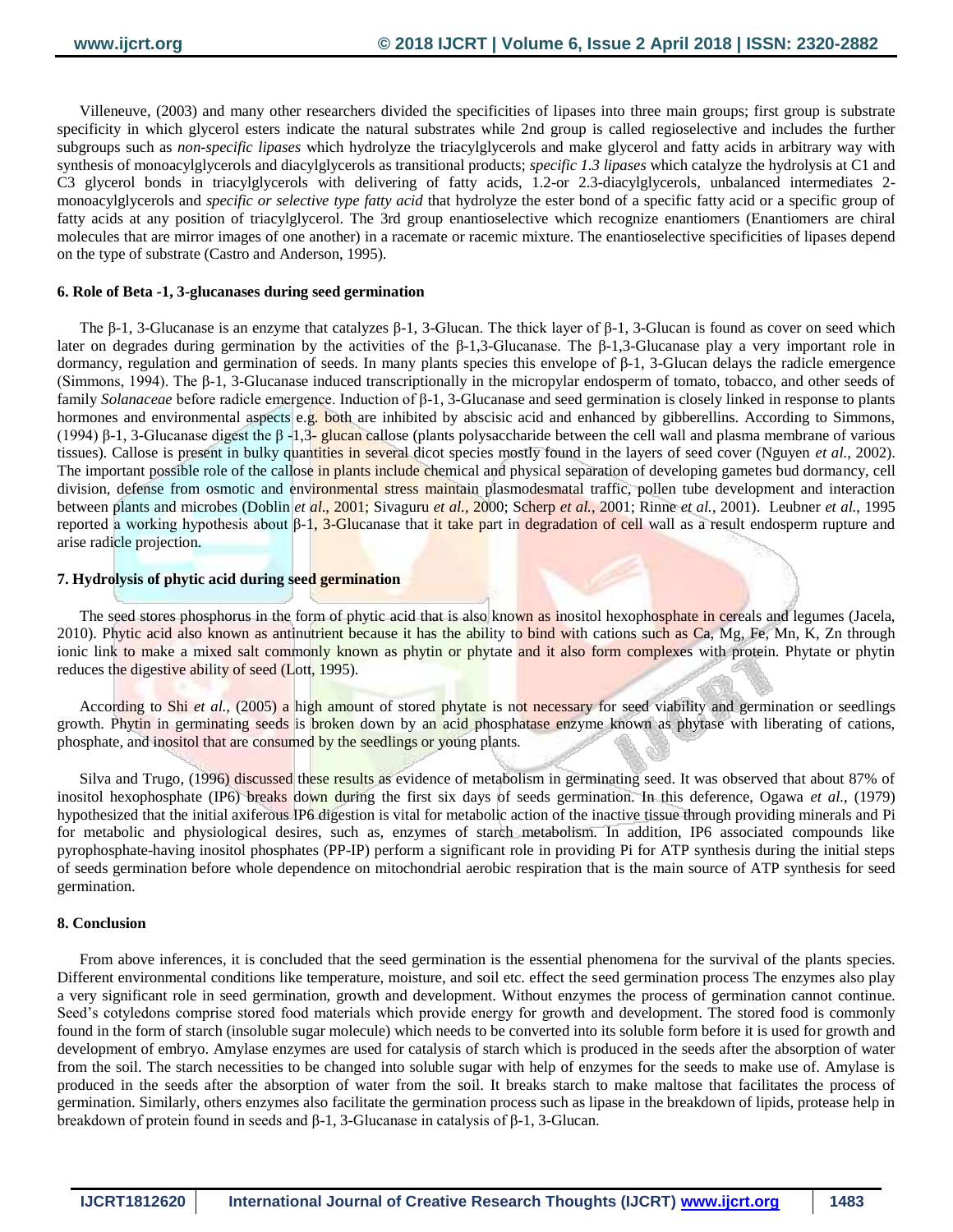# **REFERENCES**

Azulay, S. (1997). About Sprouts and Enzymes. *Earth Times*. 1-5.

Barros, M., Fleuri, L. F., & Macedo, G. A.. (2010). Seed lipases: sources, applications and properties - a review. *Brazilian Journal of Chemical Engineering*, 27(1), 15-29.

Belozersky MA, Dunaevsky YE, Voskoboynikova NE, (1990). Isolation and properties of a metalloproteinase from buckwheat seeds. *The Biochemical Journal.* 1990;272:677-682

Castro HF, Anderson WA. (1995). Fine chemicals by biotransformation using lipases. *Quimica Nova*. 1995;18 (6):544-554

Doblin, M.S., DeMelis, L., Newbigin, E., Bacic, A. and Read, S.M. (2001). Pollen tubes of Nicotiana alata express two genes from different \_-glucan synthase families. *Plant Physiology* 125, 2040–2052.

Dunaevsky YE, Belozersky MA, (1989). Proteolysis of the main storage protein of buckwheat seeds at the early stage of germination. *Physiologia Plantarum*., 75:424-428

Gepstin S, Han I, (1980). Evidence for the involvement of cytokinin in the regulation of proteolytic activity in cotyledons of germinating beans. *Plant and Cell Physiology*., 21(1):57-63.

Higashiyama, T., H. Kuroiwa and T. Kuroiwa, (2003). Pollen-tube guid- ance: beacons from the female gametophyte. *Curr. Opin. Plant Biol.* 6: 36–41.

Hutton D, Stumpf PK. (1969). Fat metabolism in higher plant. Characterisation of β-oxidation system from maturing and germinating caster bean seeds. *Plant Physiology*. 44:508-516.

Jacela JY, DeRouehey Tokach MD, Goodband RD, Nelssen JL, Renter D, Dritz SS., (2010). Feed additives for swine: Fact sheetsprebiotics and probiotis and phytogenics. *Journal of Swine Health and Production.* 2010;18:87-91.

Larry O. Copeland And Miller B. McDonald (1995). *Principles of Seed Science and Technology.* Springer Science & Business Media, 409, 60.

Leal MCM, Cammarota MC, Freire DMG, Sant'Anna JGL., (2002). Hydrolytic enzymes as coadjuvants in the anaerobic treatment of dairy waste waters. *Brazilian Journal of Chemical Engineering*.19(2):175.

Leubner-Metzger, G., Fründt, C., Vögeli-Lange, R. and Meins, F. (1995). Class I -1,3-glucanase in the endosperm of tobacco during germination. *Plant Physiology.* 109:751–759.

Lott JNA, Greenwood JS, Batten GD., (1995). Mechanisms and regulation of mineral nutrient storage during seed development. In: Kigel J, Galili G, editors. *Seed Development and Germination*. New York: Marcel Dekker Inc; p. 215-235.

Millerd, A. and Thomson, J. (1975). Storage proteins of legume seeds: Proteins of legume seeds: Potential for change, *CSIRO Div. Of Plant Industry Genetics Report*. 3 : 58-68.

Nguyen, H., Brown, R.C. and Lemmon, B.E. (2002). Cytoskeletal organization of the micropylar endosperm in Coronopus didymus L. (Brassicaceae). *Protoplasma* 219, 210–220.

Ogawa M, Tanaka K, Kasai Z., (1979). Accumulation of phosphorus, magnesium, and potassium in developing rice grains: Followed by electron microprobe X-ray analysis focusing on the aleurone layer. *Plant and Cell Physiology*. 20:19-27.

Paleg LG., (1960). Physiological effects of gibberellic acid II. On starch hydrolysis enzymes of barley endosperm. *Plant Physiology.* 35:902-906.

Paques FW, Macedo GA., (2006). Lipases de Látex Vegetais: Propriedades e Aplicações Industriais: *A Review. Química Nova*. 29(1):93.